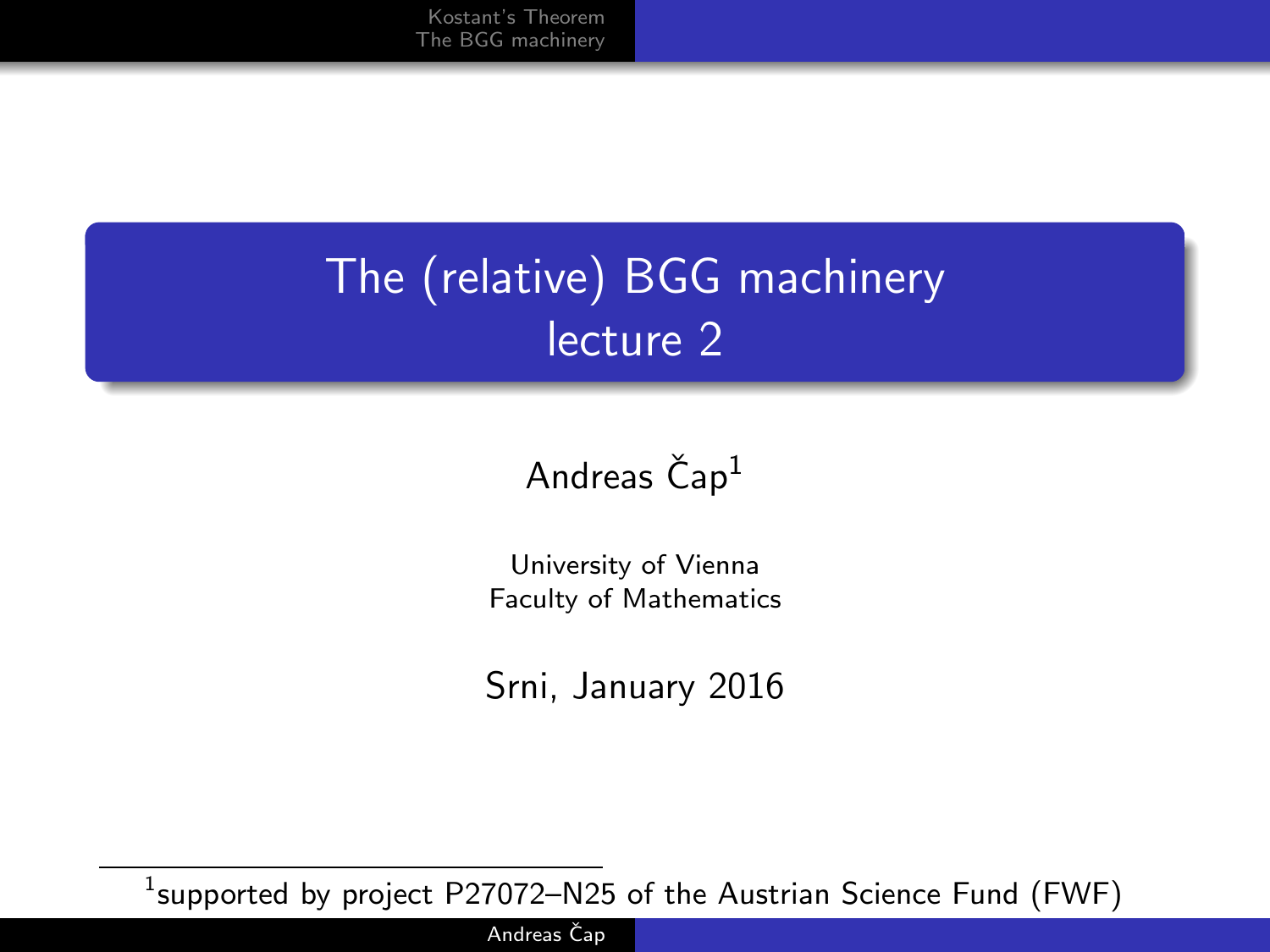## Review of lecture 1

- Representation theory imposes strong restrictions on existence of conformally invariant differential operators. This extends in a similar fashion to operators acting between irreducbile bundles for other parabolic geometries.
- For a parabolic geometries of type  $(G, P)$  representations of P induce natural bundles and P–equivariant maps give rise to natural bundle maps.
- This gives rise to "new" geometric objects like the adjoint tractor bundle AM. Such bundles often come with natural filtrations or other additional structures.
- The Cartan connection gives rise to the fundamental derivative,  $D: \Gamma(\mathcal{A}M) \times \Gamma(E) \rightarrow \Gamma(E)$  for any natural bundle E, which is similar to a covariant derivative.
- We will now use this to construct invariant operators on irreducible bundles.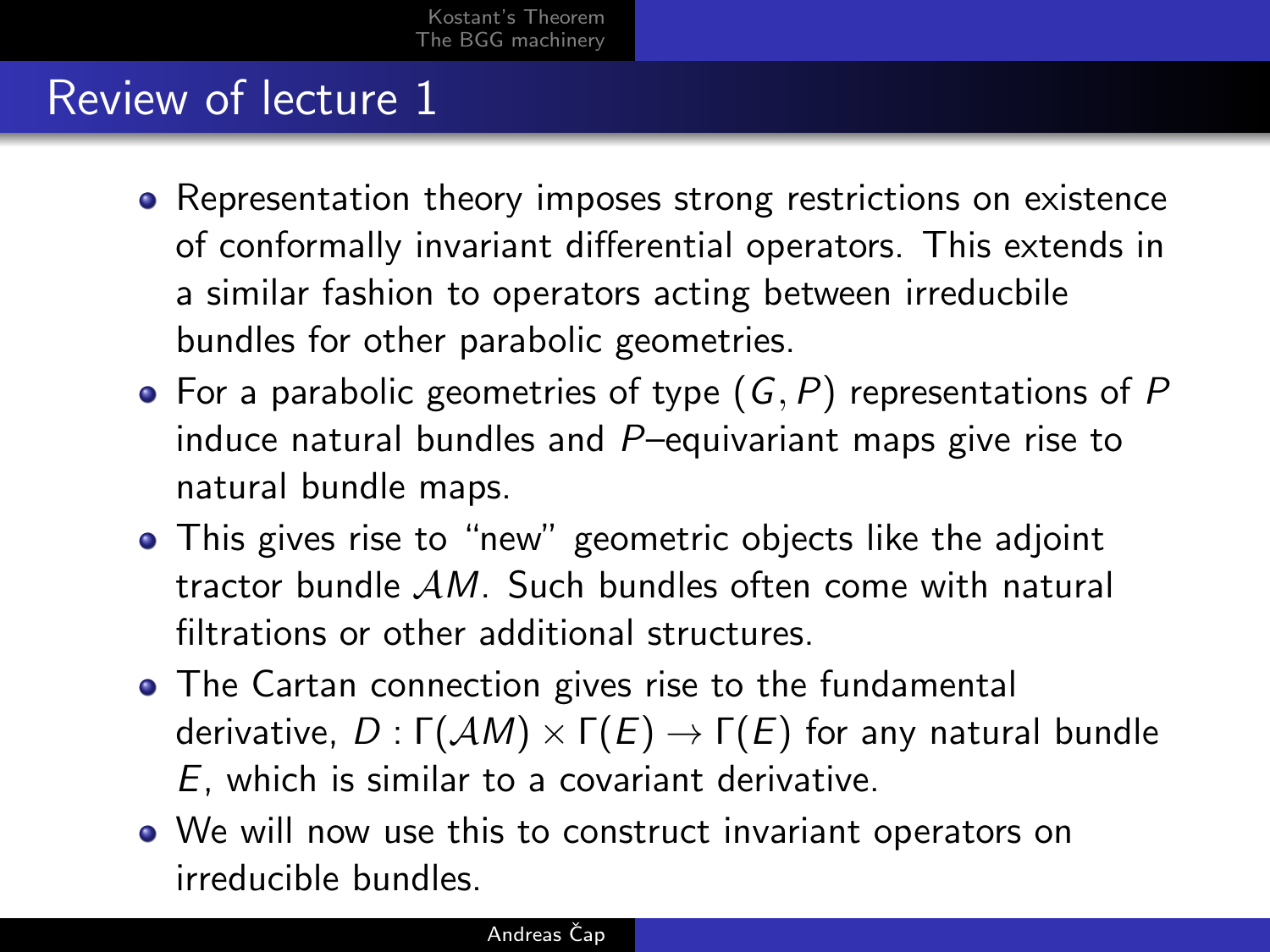[Kostant's Theorem](#page-3-0) [The BGG machinery](#page-8-0)





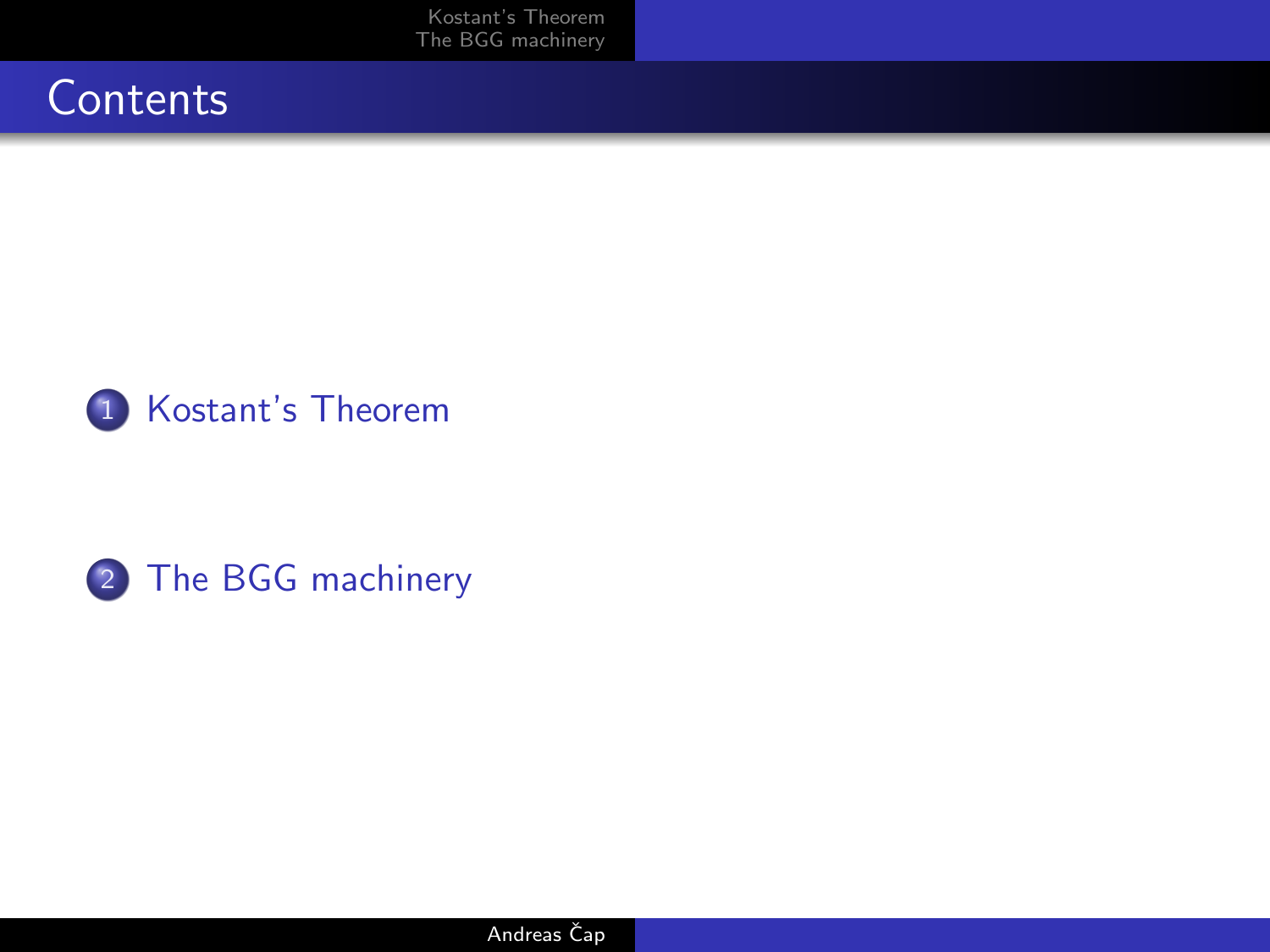This is a fairly technical result in pure representation theory, and I'll start by explaining its relvance for our puropses. Even more than the result itself, we will need the algebraic Hodge theory that Kostant introduced for proving it. Let us recall the neccesary setup:

Choosing a parabolic subalgebra  $\mathfrak{p} \subset \mathfrak{g}$ , we obtain a nilpotent ideal  $\mathfrak{p}_+ \subset \mathfrak{p}$  (the nilradical of  $\mathfrak{p}$ ). In particular representations of g and p can be restricted to  $p_{+}$ .

Given a representation  $\mathbb W$  of  $\mathfrak p_+$ , one defines the Lie algebra homology  $H_*(\mathfrak{p}_+,\mathbb{W})$  via a standard complex  $(C_*(\mathfrak{p}_+,\mathbb{W}),\partial^*)$  as:

<span id="page-3-0"></span>
$$
C_k(\mathfrak{p}_+, \mathbb{W}) = \Lambda^k \mathfrak{p}_+ \otimes \mathbb{W} \qquad \partial^* : C_k(\mathfrak{p}_+, \mathbb{W}) \to C_{k-1}(\mathfrak{p}_+, \mathbb{W})
$$
  

$$
\partial^*(Z_1 \wedge \cdots \wedge Z_k \otimes w) := \sum_i (-1)^i Z_1 \wedge \cdots \widehat{Z_i} \cdots \wedge Z_k \otimes Z_i \cdot w
$$
  

$$
+ \sum_{i < j} (-1)^{i+j} [Z_i, Z_j] \wedge Z_1 \wedge \cdots \widehat{Z_i} \cdots \widehat{Z_j} \cdots \wedge Z_k \otimes w.
$$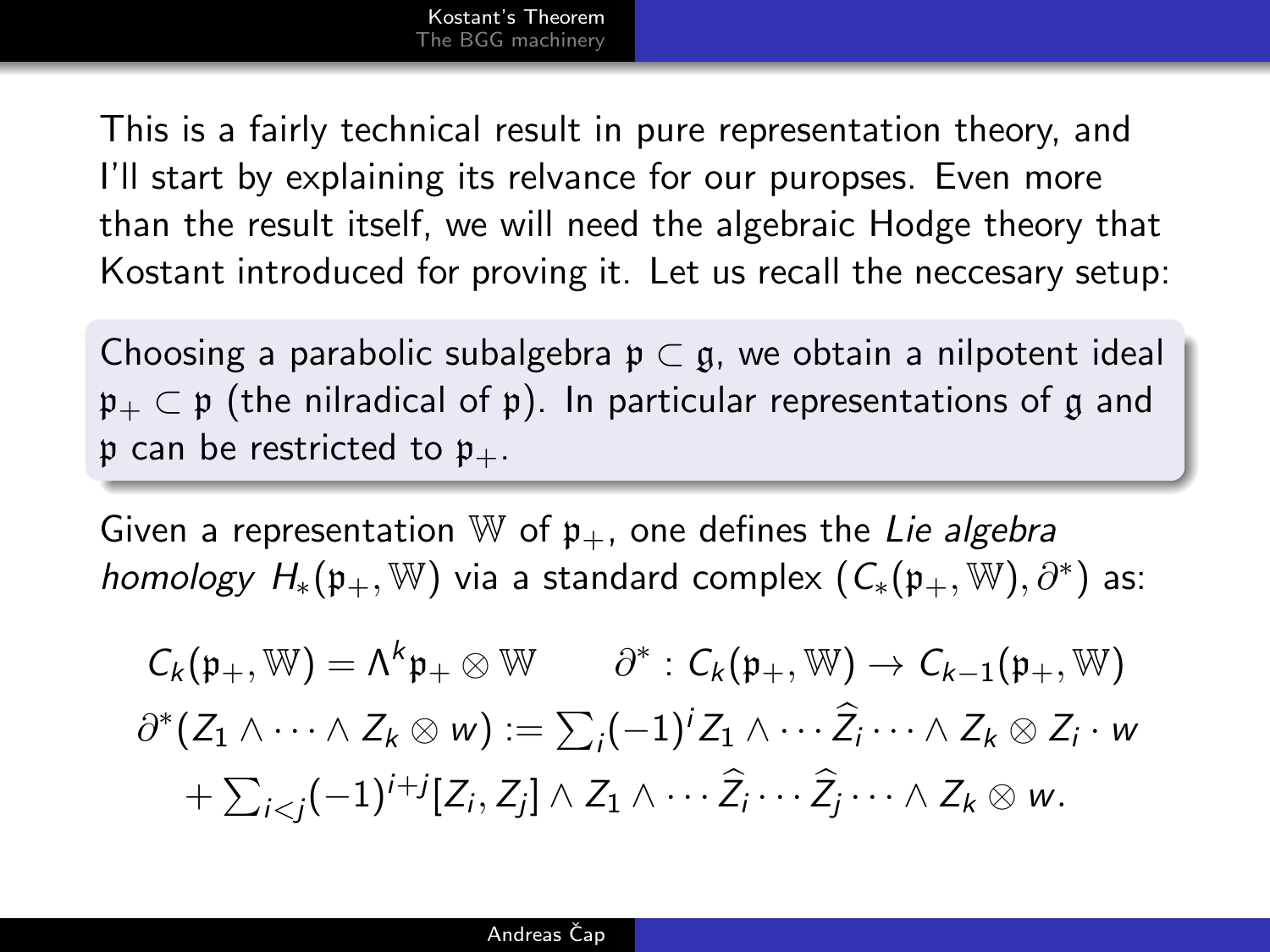If W is a representation of P, then each  $C_*(p_+, W)$  is a P–module and the maps  $\partial^*$  are  $P-$ equivariant. Hence the homology  $H_*(p_+, \mathbb{W})$  carries a natural representation of P. A simple computation shows that  $p_+$  acts trivially on the homoglogy, so this is a completely reducible representation of P. Kostant's theorem describes the representation  $H_*(p_+, \mathbb{V})$  for an irreducible representation  $V$  of g. Phrased for our purposes, this reads as:

- $H_*(p_+, \mathbb{V})$  splits into a direct sum of different irreducible representations of P.
- The representations showing up in that sum correspond to those weights in the affine Weyl orbit of the weight determined by V, which can be realized by finite dimensional representations of p.
- The homology degree in which a representation occurs is given by the length of the corresponding Weyl group element.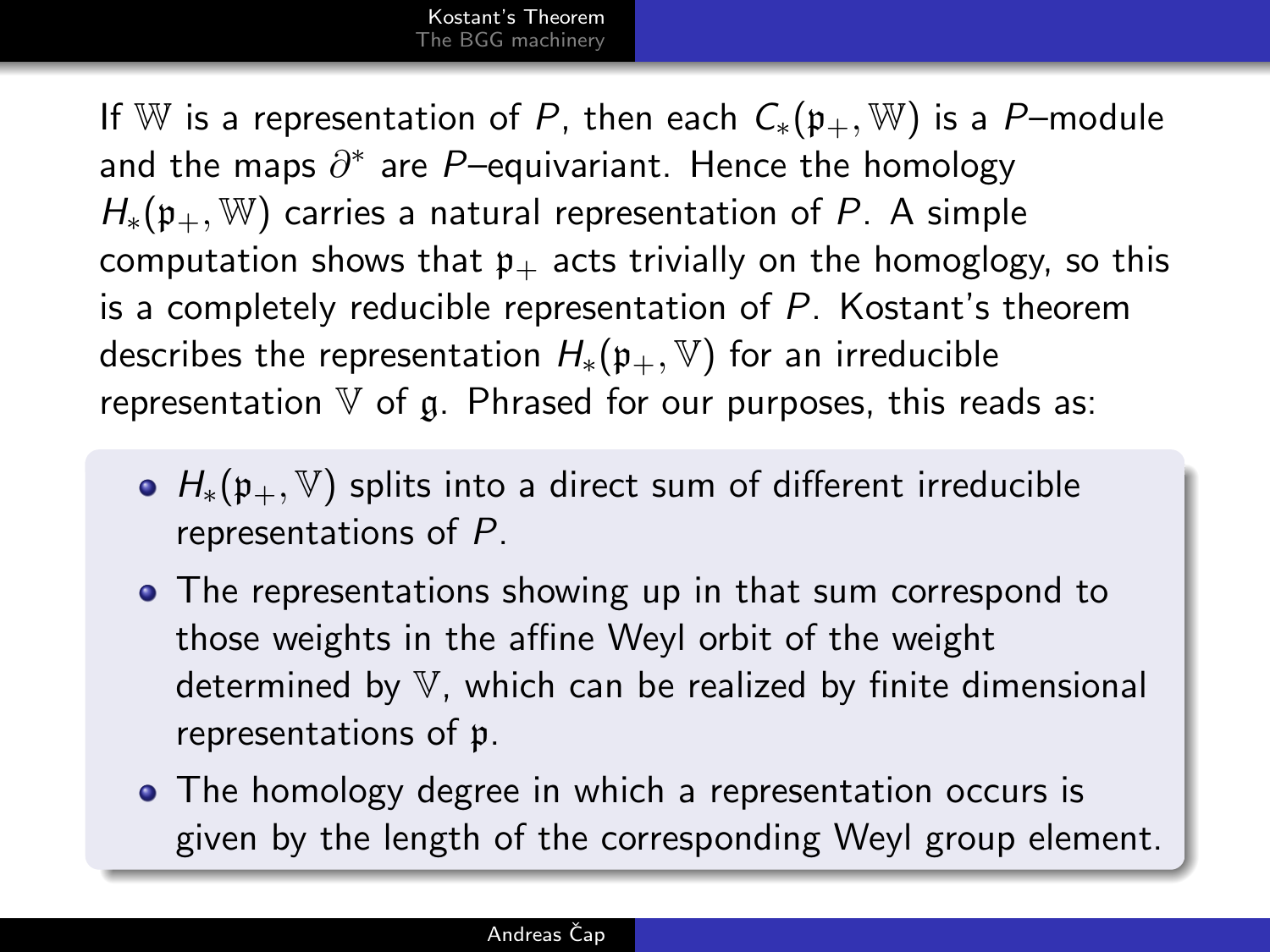Before continuing, let us convert this to geometry. Given  $(p: \mathcal{G} \to M, \omega)$ ,  $\mathbb V$  defines a tractor bundle  $\mathcal VM \to M$ . Since  $\mathfrak p_+$  is dual to  $\mathfrak{g}/\mathfrak{p}$  via the Killing form,  $\mathcal{G}\times_P \mathfrak{p}_+ \cong \mathcal{T}^*M$ . So  $\mathcal{C}_k(\mathfrak{p}_+,\mathbb{V})$ induces the bundle  $\Lambda^k\, T^\ast M \otimes \mathcal{V} M$  of  $\mathcal{V} M$ –valued  $k$ –forms.

The differentials  $\partial^*$  induce natural bundle maps, and one obtains natural subbundles im $(\partial^*)\subset\mathsf{ker}(\partial^*)\subset\Lambda^k\,\mathcal{T}^\ast M\otimes\mathcal{V}M.$ These give rise to natural subquotients  $\mathcal{H}^\mathcal{V}_k = \mathsf{ker}(\partial^*) / \mathsf{im}(\partial^*),$ which split into direct sums of irreducible bundles. These summands (for all  $k$ ) exhaust the bundles in one of the patterns discussed in lecture 1. This works exactly for affine Weyl orbits which contain a dominant integral weight.

So we have a conceptual way to construct all bundles in one pattern from forms with values in a tractor bundle. The hope then is to construct the operators in the pattern from analogs of the exterior derivative.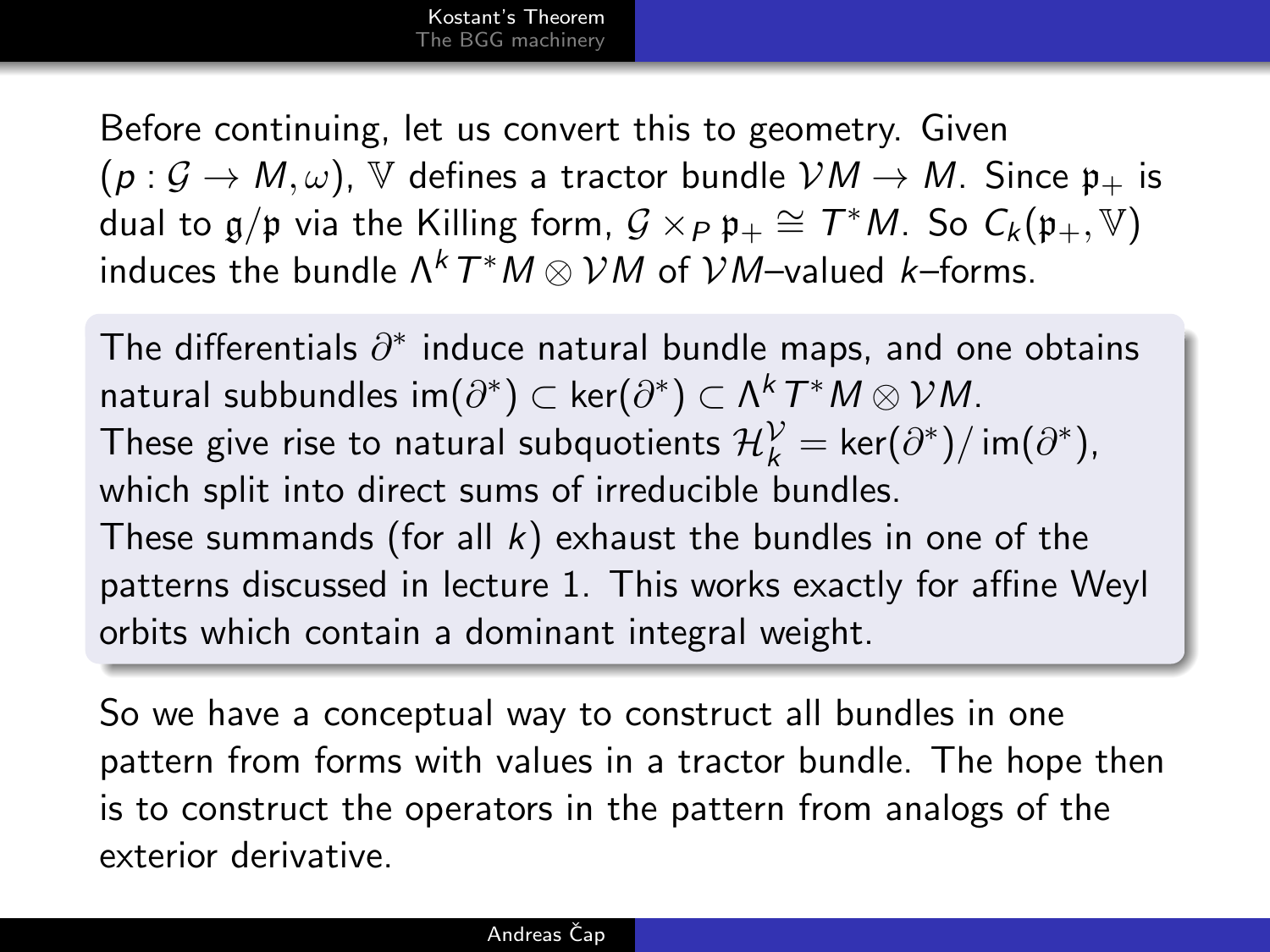### Kostant's algebraic Hodge theory

It turns out that there is a grading on g of the form  $\mathfrak{g} = \mathfrak{g}_{-k} \oplus \cdots \oplus \mathfrak{g}_0 \oplus \cdots \oplus \mathfrak{g}_k$ , which is compatible with the Lie bracket, such that  $\mathfrak{p}=\oplus_{i\geq 0}\mathfrak{g}_i$  and  $\mathfrak{p}_+=\oplus_{i\geq 1}\mathfrak{g}_i.$  In particular, for each  $\ell$ ,  $\mathfrak{g}^{\ell} := \oplus_{i \geq \ell} \mathfrak{g}_i$  is a p—invariant subspace of  $\mathfrak{g}.$ 

As a representation of  $\mathfrak{g}_0$ , we have  $\mathfrak{g}/\mathfrak{p}\cong \mathfrak{g}_-=\oplus_{i<0}\mathfrak{g}_i$ . Hence, over  $\mathfrak{g}_0$ , we have  $\mathcal{C}_k(\mathfrak{p}_+,\mathbb{V})\cong \mathcal{C}^k(\mathfrak{g}_-,\mathbb{V})$ , and one obtains Lie algebra cohomology differentials  $\partial$  :  $C_*(p_+, \mathbb{V}) \to C_{*+1}(p_+, \mathbb{V})$ such that  $\partial \circ \partial = 0$ .

It turns out that  $\partial$  and  $\partial^*$  are adjoint with respect to a certain inner product, which implies that for  $\square := \partial^* \partial + \partial \partial^*$ , one obtains a Hodge decomposition  $\mathcal{C}_k(\mathfrak{p}_+,\mathbb{V}) = \mathsf{im}(\partial^*) \oplus \mathsf{ker}(\square) \oplus \mathsf{im}(\partial)$ with the first two summands adding up to  $\ker(\partial^*)$  and the last two summands adding up to ker( $\partial$ ).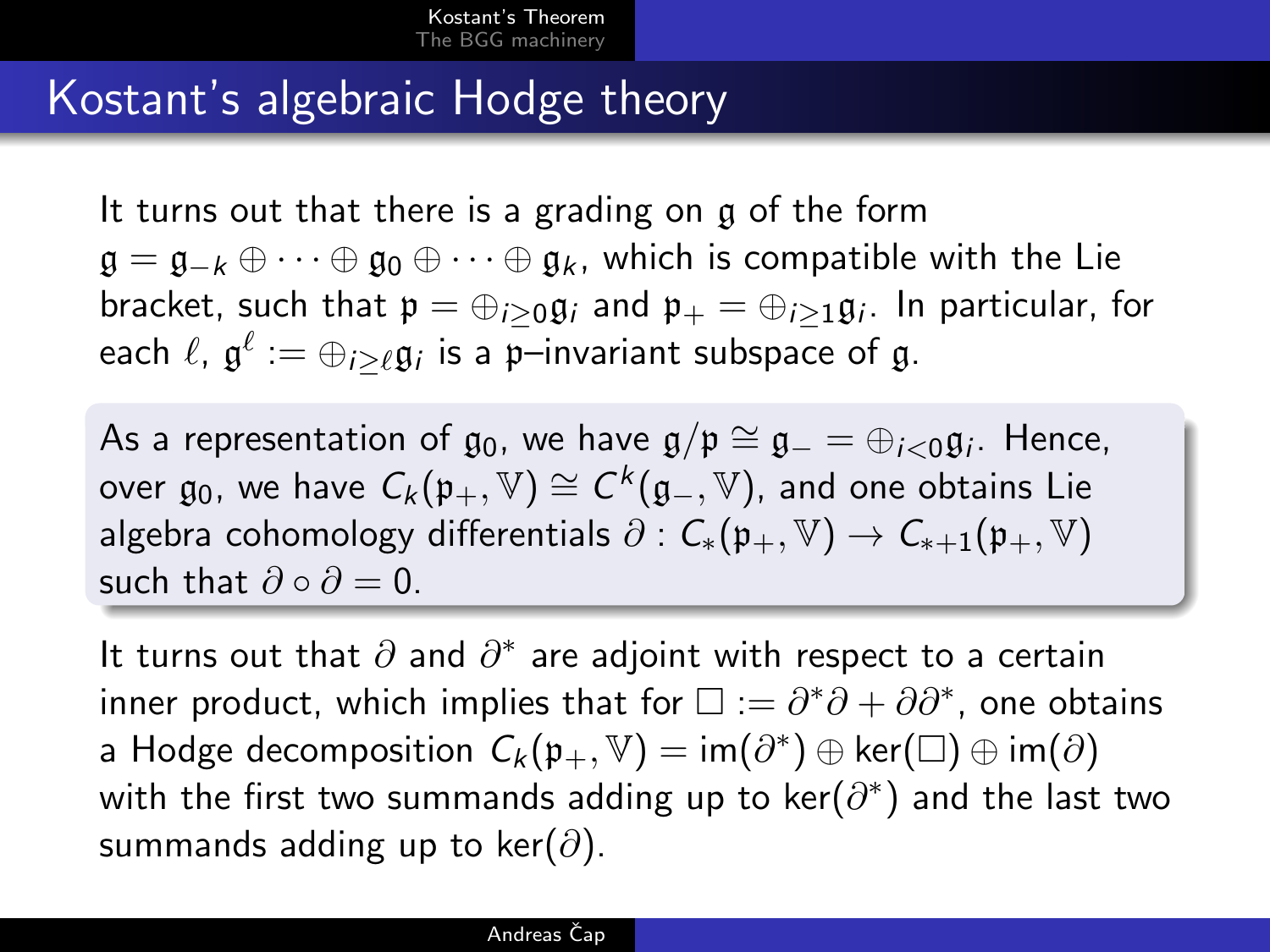Since  $\partial$  and  $\Box$  are only invariant for the action of  $\mathfrak{g}_0$  (respectively a corresponding subgroup  $G_0 \subset P$ ), they do not directly admit geomtric counterparts. But there this a conceptual way to obtian such counterparts:

- Simiarly to  $\mathfrak{g}, \mathbb{V}$  admits a grading such that  $\mathfrak{g}_i \cdot \mathbb{V}_j \subset \mathfrak{g}_{i+j}$ . This induces a  $P$ –invariant filtration on  $V$ .
- $\bullet$  Hence there are  $G_0$ –invariant gradings and P–invariant filtrations on the spaces  $C_k(\mathfrak{p}_+, \mathbb{V})$  (by homogeneity), which both are preserved by  $\partial^*$ ,  $\partial$  and  $\square$ .
- $\bullet$  One can pass to the associated graded P-modules  $gr(C_k(\mathfrak{p}_+,\mathbb{V}))$ , which are isomorphic to  $C_k(\mathfrak{p}_+,\mathbb{V})$  as  $G_0$ –modules but have trivial  $P_+$ –action.
- Then  $\partial^*$ ,  $\partial$  and  $\Box$  can be viewed as P–equivariant maps on the associated graded spaces, thus allowing geometric counterparts.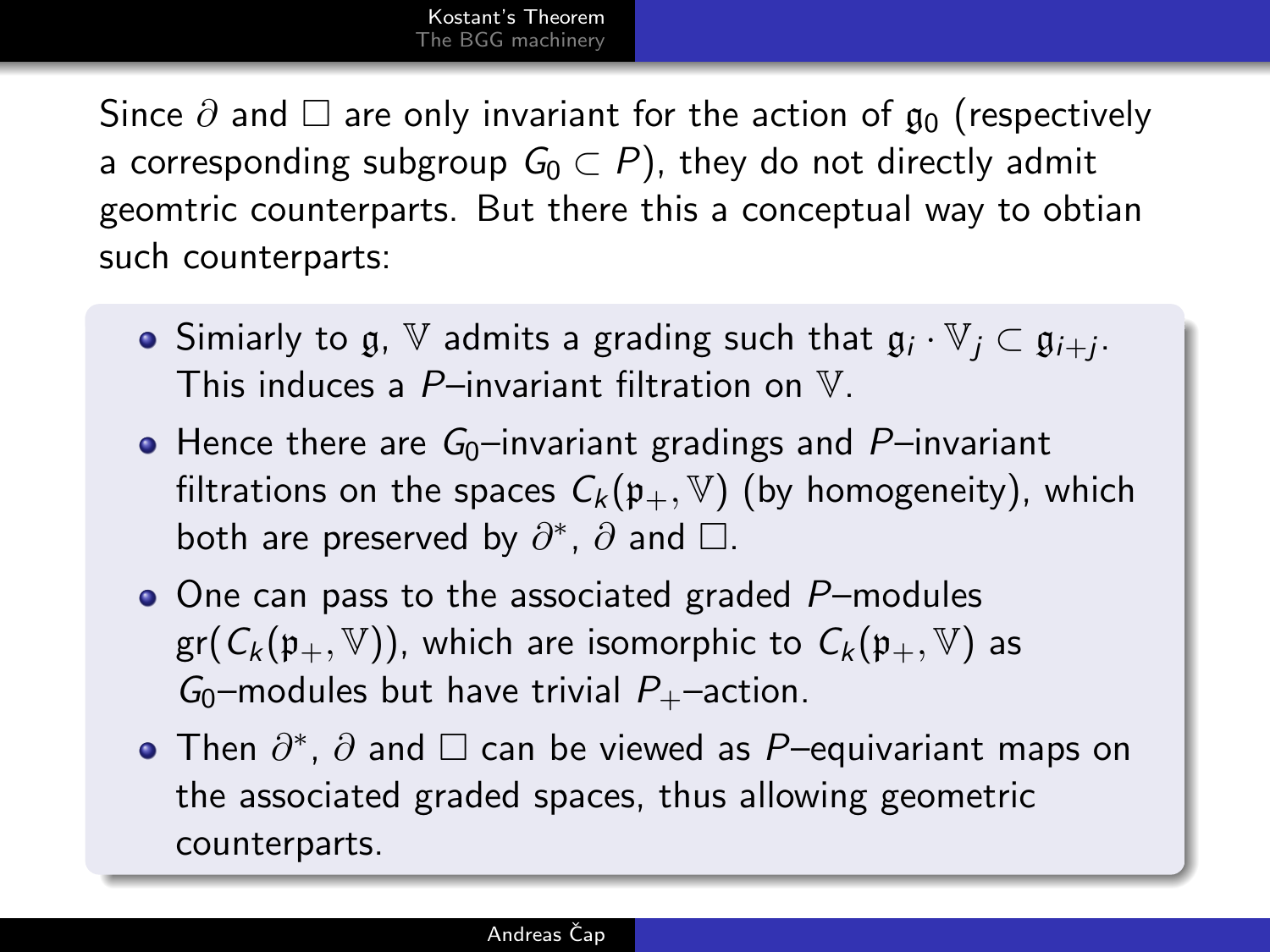The bundles  $\Lambda^k\,T^\ast M\otimes \mathcal{V}M$  are filtered by smooth subbundles, and this filtration is preserved by  $\partial^*$ , hence inducing iltrations on the subbundles im $(\partial^*)$  ⊂ ker $(\partial^*)$ . Hence there are the associated graded bundles gr $(\Lambda^k\,T^*M\otimes \mathcal{V}M)$  and  $\partial^*$  induces a bundle map  $\underline{\partial^*}$  on them.

By construction,  $gr(\Lambda^k T^*M\otimes \mathcal{V}M)$  is induced by  $gr(C_k(\mathfrak{p}_+,\mathbb{V})),$ so there we have natural bundle maps  $\partial$  and  $\Box$  and a (point–wise) algebraic Hodge–decomposition.

<span id="page-8-0"></span>We also get an induced filtration on  $\Omega^k(M, {\cal V} M)$  and we assume that  $\mathcal{D}:\Omega^k(M,\mathcal{V}M)\to\Omega^{k+1}(M,\mathcal{V}M)$  is a linear operator preserving this filtration.If  $\varphi$  is homogenous of degree  $\geq \ell$ , so is  $\mathcal{D}(\varphi)$  and  $\operatorname{\sf gr}_{\ell}(\mathcal{D}(\varphi))$  depends only on  $\operatorname{\sf gr}_{\ell}(\varphi).$ Hence there is an induced linear operator  $\textup{gr}_0(\mathcal{D}) : \Gamma(\textup{gr}(\Lambda^k T^* M \otimes \mathcal{V}M)) \to \Gamma(\textup{gr}(\Lambda^{k+1} T^* M \otimes \mathcal{V}M)).$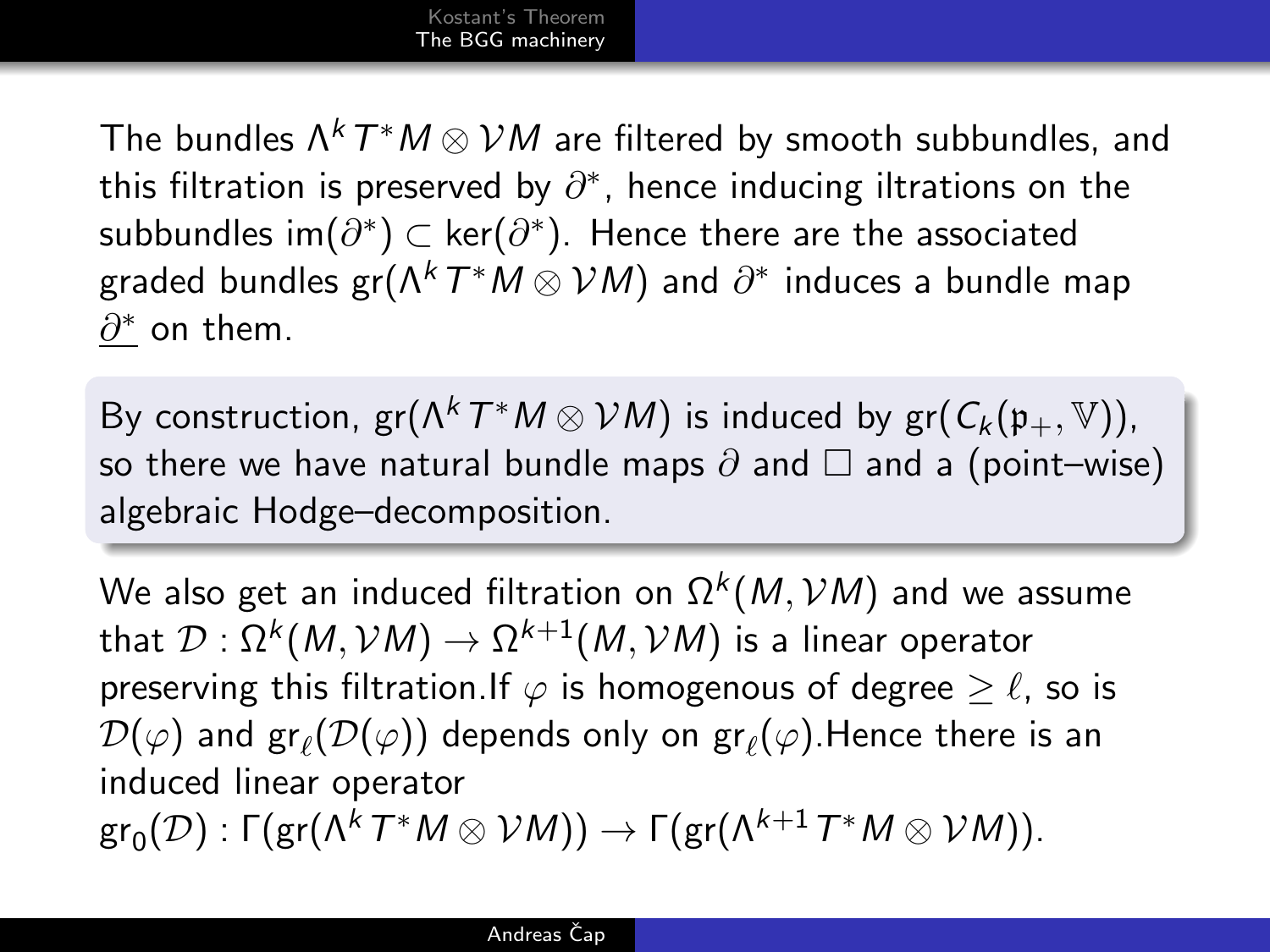Now suppose that  $D$  is compressible, i.e. filtration preserving and such that  $\text{gr}_0(\mathcal{D}) = \partial$ . Then the restriction of  $\partial^*\mathcal{D}$  defines an operator  $\mathsf{\Gamma}(\mathsf{ker}(\partial^*))\to \mathsf{\Gamma}(\mathsf{im}(\partial^*))$ . Denoting by  $\pi_H$  the tensorial projection  $\Gamma(\mathsf{ker}(\partial^*)) \to \Gamma(\mathcal{H}_k^{\mathcal{V}})$ , we get:

- <span id="page-9-0"></span> $\bullet$   $\pi_H$  restricts to a linear isomorphism ker $(\partial^*\mathcal D)\to \Gamma(\mathcal H_k^\mathcal V).$
- **2** The inverse of this isomorphism is induced by a an operator S which can be written as a (universal) polynomial in  $\partial^* D$ .

 $\bullet$  One obtains an induced operator  $D: \mathsf{\Gamma}(\mathcal{H}_k^{\mathcal{V}}) \rightarrow \mathsf{\Gamma}(\mathcal{H}_{k+1}^{\mathcal{V}})$  by putting  $D(\alpha) := \pi_H(D(S(\alpha)))$ .

**Idea of proof for**  $\odot$ : Show ker $(\partial^*\mathcal{D}) \cap \Gamma(\text{im}(\partial^*)) = \{0\}$ . Suppose that  $\partial^* \mathcal{D} \partial^* \psi = 0$  and  $\partial^* \psi$  is homogeneous of degree  $\geq \ell$ . Apply gr $_\ell$  to conclude that  $0 = \underline{\partial^*}\partial({\rm gr}_\ell(\partial^*\psi))$ . But on Γ $({\rm im}(\underline{\partial}^*))$ ,  $\underline{\partial^*}\partial$ coincides with  $\Box$  and thus is injective by the Hodge decomposition. So  $\mathsf{gr}_\ell(\partial^*\psi)=0$  and  $\partial^*\psi$  is homogenous of one higher degree.